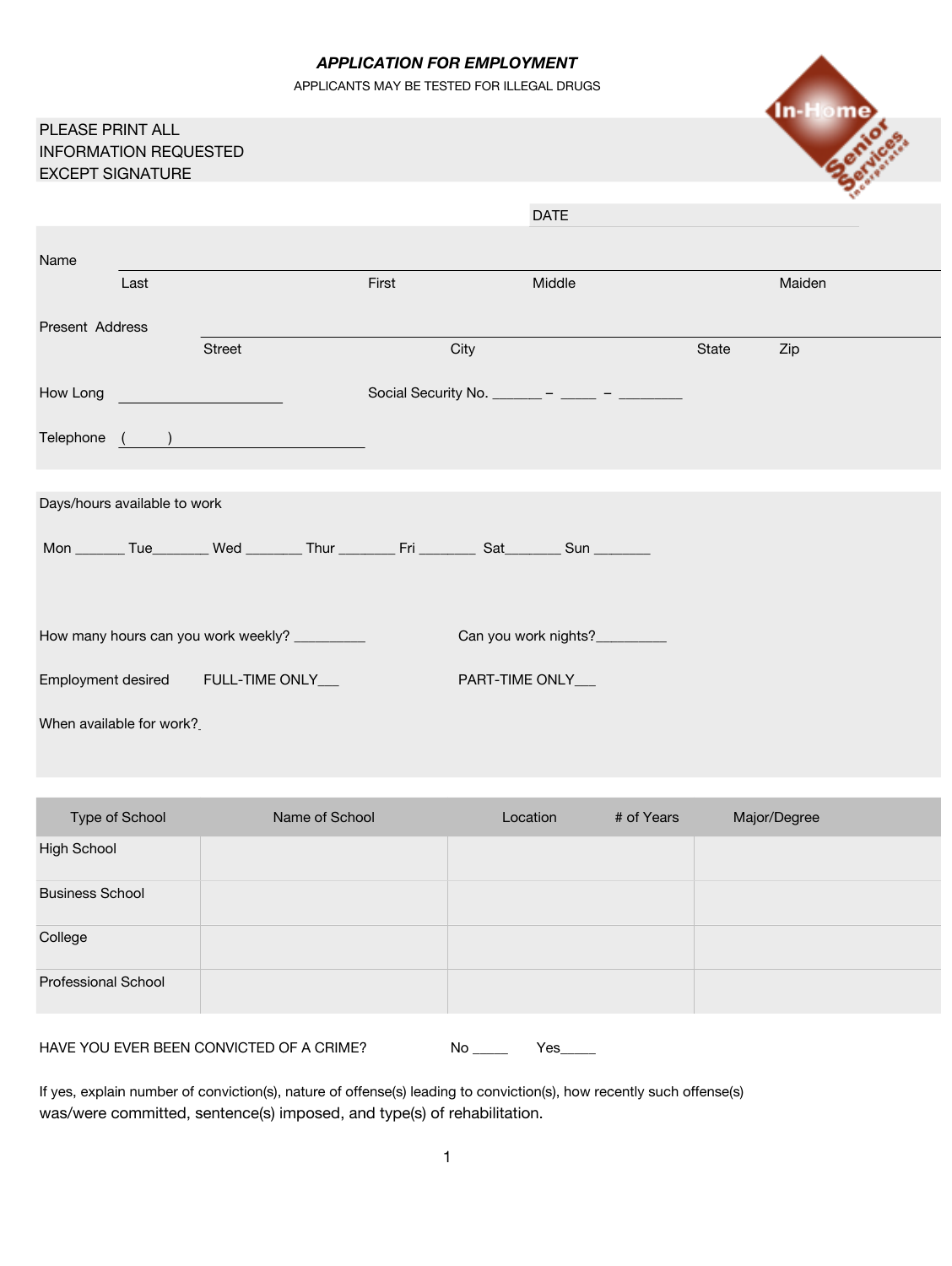#### **APPLICATION FOR EMPLOYMENT**

| PLEASE PRINT ALL<br><b>INFORMATION REQUESTED</b><br><b>EXCEPT SIGNATURE</b>                                                                                                                                                                             |     |                                                                                     |
|---------------------------------------------------------------------------------------------------------------------------------------------------------------------------------------------------------------------------------------------------------|-----|-------------------------------------------------------------------------------------|
|                                                                                                                                                                                                                                                         |     |                                                                                     |
| DO YOU HAVE A DRIVER'S LICENSE?                                                                                                                                                                                                                         |     | The Yes No Please provide a copy                                                    |
| What is your means of transportation to work?                                                                                                                                                                                                           |     |                                                                                     |
| Driver's license<br>Number <u>Constantine Communication</u> State of issue Communication Communication Communication Communication Communication Communication Communication Communication Communication Communication Communication Communication Comm |     | Expiration date ____________                                                        |
| Do you have insurance?                                                                                                                                                                                                                                  | Yes | No Please provide a copy                                                            |
| Have you had any accidents during the past three years?                                                                                                                                                                                                 |     | How many?                                                                           |
|                                                                                                                                                                                                                                                         |     | Have you had any moving violations during the past three years? How many? How many? |
|                                                                                                                                                                                                                                                         |     |                                                                                     |

# **Special Skills and Qualifications**

\* Summarize special job-related skills and qualifications acquired from employment or other experience.

\*\*Is there a particular service that might be necessary for a client that you do not feel comfortable performing?

Check if experienced with:

R.O.M.\_\_\_\_\_ Colostomy Bag \_\_\_ Transfer Board \_\_\_\_\_ Catheter\_\_\_ Hoyer Lift\_\_\_

Bed Bath \_\_\_Transfers/Ambulation\_\_\_ Pivot Transfer \_\_\_\_Gait Belt\_\_\_

Incontinent Care\_\_ Meal Preparation\_\_\_ Hospice Training \_\_\_AlzheimerTraining \_\_\_\_

An application form sometimes makes it difficult for an individual to adequately summarize a complete background. Use the space below to summarize any additional information necessary to describe your full qualifications for the specific position for which you are applying.

| PERSON TO BE NOTIFIED IN CASE OF EMERGENCY |              |  |  |  |  |
|--------------------------------------------|--------------|--|--|--|--|
| Name                                       | Telephone    |  |  |  |  |
| Address                                    | Relationship |  |  |  |  |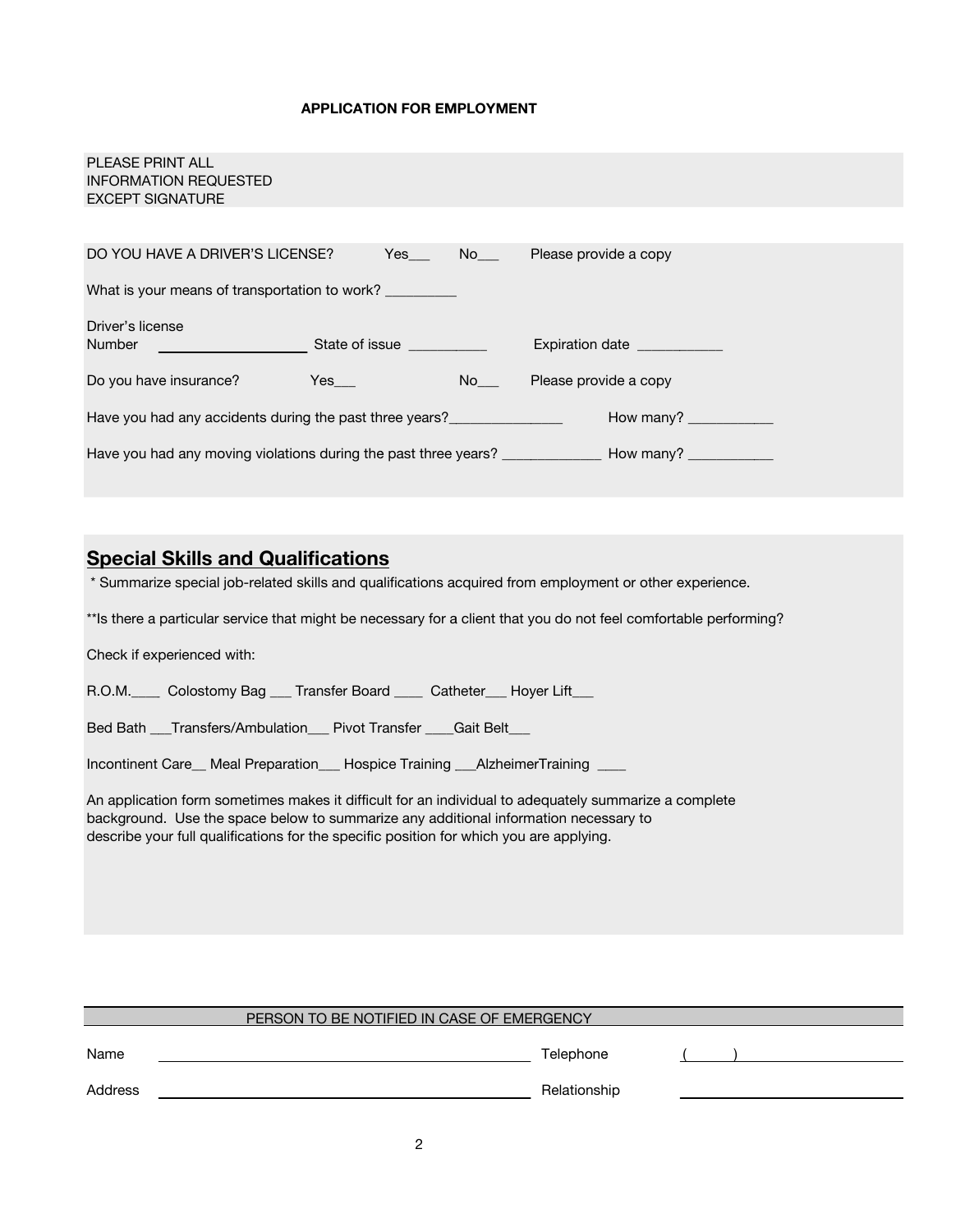## **APPLICATION FOR EMPLOYMENT**

# PLEASE PRINT ALL INFORMATION REQUESTED EXCEPT SIGNATURE

Work Please list your work experience for the past five years beginning with your most recent job held. Experience If you were self-employed, give firm name. Attach additional sheets if necessary.

| Name of employer                                                                                                               | Name of last supervisor | Employment dates | Pay or salary |
|--------------------------------------------------------------------------------------------------------------------------------|-------------------------|------------------|---------------|
| <b>Address</b>                                                                                                                 |                         | From             | Start         |
| City, State, Zip Code                                                                                                          |                         |                  |               |
|                                                                                                                                |                         | To               | Final         |
| Phone number                                                                                                                   |                         |                  |               |
|                                                                                                                                | Your last job title     |                  |               |
| Reason for leaving (be specific)                                                                                               |                         |                  |               |
| List the jobs you held, duties performed, skills used or learned, advancements or promotions while you worked at this company. |                         |                  |               |

| Name of employer                                                                                                               | Name of last supervisor | Employment dates     | Pay or salary |
|--------------------------------------------------------------------------------------------------------------------------------|-------------------------|----------------------|---------------|
| Address                                                                                                                        |                         | From                 | Start         |
| City, State, Zip Code                                                                                                          |                         |                      |               |
|                                                                                                                                |                         | To                   | Final         |
| Phone number                                                                                                                   |                         |                      |               |
|                                                                                                                                | Your last job title     |                      |               |
| Reason for leaving (be specific)                                                                                               |                         |                      |               |
| List the jobs you held, duties performed, skills used or learned, advancements or promotions while you worked at this company. |                         |                      |               |
|                                                                                                                                |                         |                      |               |
| May we contact your present employer?                                                                                          | $Yes$ <sub>____</sub>   | $No$ <sub>____</sub> |               |
| Did you complete this application yourself                                                                                     | Yes                     | No                   |               |
| If not, who did?                                                                                                               |                         |                      |               |